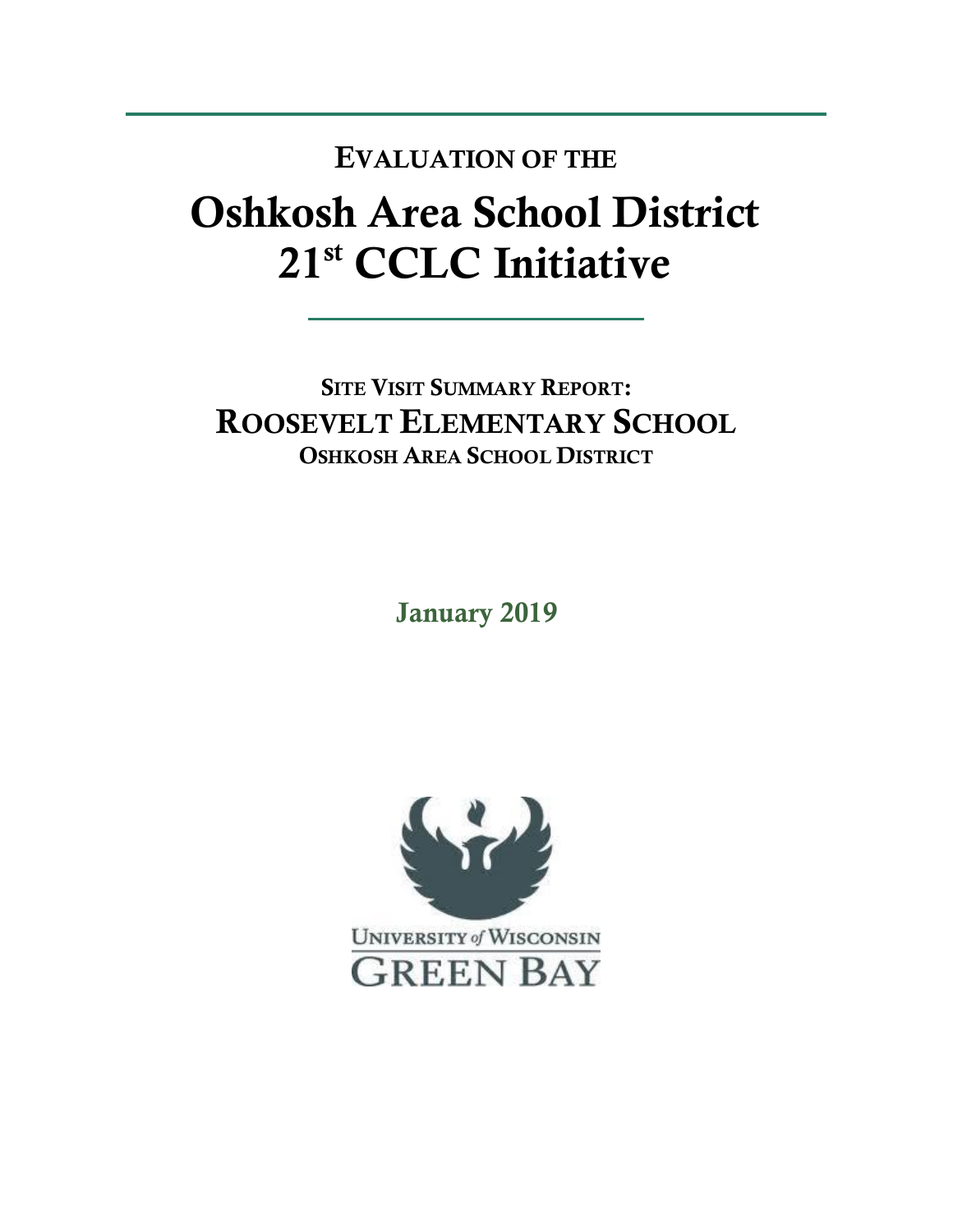|                                                                                                                                                                                                                                                                                                                                                                                                                                                                                                                                                                                                                                                | 1                                                      | $\overline{2}$                         | 3                   | 4                | <b>NR</b>                                                 |  |  |  |
|------------------------------------------------------------------------------------------------------------------------------------------------------------------------------------------------------------------------------------------------------------------------------------------------------------------------------------------------------------------------------------------------------------------------------------------------------------------------------------------------------------------------------------------------------------------------------------------------------------------------------------------------|--------------------------------------------------------|----------------------------------------|---------------------|------------------|-----------------------------------------------------------|--|--|--|
| <b>Elements of Strong Programs</b>                                                                                                                                                                                                                                                                                                                                                                                                                                                                                                                                                                                                             | <b>Must</b><br><b>Address</b><br>and<br><b>Improve</b> | Some<br><b>Progress</b><br><b>Made</b> | <b>Satisfactory</b> | <b>Excellent</b> | <b>Cannot rate</b><br>based on<br>information<br>gathered |  |  |  |
| Focus Area 1: Program activities are geared toward rigorous academic and socio-emotional<br>enrichment                                                                                                                                                                                                                                                                                                                                                                                                                                                                                                                                         |                                                        |                                        |                     |                  |                                                           |  |  |  |
| 1. SUPPLEMENTAL ACADEMIC ENRICHMENT:<br>Academic activities other than homework are offered to<br>students that promote engagement and stimulate<br>thinking.                                                                                                                                                                                                                                                                                                                                                                                                                                                                                  |                                                        | $\overline{2}$                         |                     | $\overline{4}$   | NR.                                                       |  |  |  |
| Academics were incorporated into numerous aspects of the program. Math and literacy activities were provided on Mondays<br>and Tuesdays each week. For example, on the day of the visit (a Monday), program staff provided Winter Counting, Math<br>Centers, and Math Domino War. In addition, some community partners provided academic enrichment opportunities such as<br>Lego League Junior. This 12-week curriculum, led by a 5 <sup>th</sup> grade teacher, provided youth access to STEM programming.                                                                                                                                   |                                                        |                                        |                     |                  |                                                           |  |  |  |
| 2. OPPORTUNITIES FOR INDIVIDUAL SUPPORT:<br>Individual or small group tutoring or one-on-one time is<br>available for students who need additional academic or<br>emotional support.                                                                                                                                                                                                                                                                                                                                                                                                                                                           | $\overline{1}$                                         | $\overline{2}$                         |                     | $\overline{4}$   | <b>NR</b>                                                 |  |  |  |
| The staff to student was low and program staff responded to students in a timely manner. In addition, the site coordinator<br>created behavior plans for students who needed extra support.                                                                                                                                                                                                                                                                                                                                                                                                                                                    |                                                        |                                        |                     |                  |                                                           |  |  |  |
| 3. PROGRAM ACTIVITIES PROMOTE THE<br>DEVELOPMENT OF SOCIO-EMOTIONAL SKILLS:<br>Activities incorporate life-skills such as character<br>education, drug and alcohol prevention, anger<br>management skills, leadership skills (etc.)                                                                                                                                                                                                                                                                                                                                                                                                            | $\overline{1}$                                         | 2                                      | 3                   | $\overline{4}$   | <b>NR</b>                                                 |  |  |  |
| The program had partnered with the Boys and Girls Club of Fox Valley to provide socio-emotional programming to<br>participants. This curriculum was provided for a brief period of time. In addition, one of the program staff provided social-<br>emotional lessons to participants bimonthly. However, future concrete plans to incorporate more socio-emotional<br>programming was lacking.                                                                                                                                                                                                                                                 |                                                        |                                        |                     |                  |                                                           |  |  |  |
| Focus Area 2: Program activities are linked to the regular school day                                                                                                                                                                                                                                                                                                                                                                                                                                                                                                                                                                          |                                                        |                                        |                     |                  |                                                           |  |  |  |
| 4. LINKS TO THE SCHOOL DAY: Program staff<br>incorporate school curriculum into after school<br>programming and align activities with school standards.<br>Program utilizes school space and shares resources.                                                                                                                                                                                                                                                                                                                                                                                                                                 | $\mathbf{1}$                                           | $\mathcal{P}$                          |                     |                  | N <sub>R</sub>                                            |  |  |  |
| The site coordinator worked as a recess supervisor during the regular school day. This allowed her to check-in with teachers<br>regularly and know the expectations of the day school. Afterschool staff were trained on Positive Behavior Interventions and<br>Supports. The principal was highly supportive of the program as well. Although these relationships existed and the program<br>had access to enough school space, the space available to the program was not as ideal as it could be. Specifically,<br>afterschool space was not used as classrooms during the regular school day limiting the resources available afterschool. |                                                        |                                        |                     |                  |                                                           |  |  |  |
| 5. SCHOOL PERSONNEL ACTIVELY INVOLVED<br>WITH THE PROGRAM: School-day teachers or other<br>school personnel participate directly or indirectly in the<br>administration of the program to support academic<br>enrichment.                                                                                                                                                                                                                                                                                                                                                                                                                      | $\overline{1}$                                         | $\overline{2}$                         |                     | 4                | <b>NR</b>                                                 |  |  |  |
| Three teachers worked directly for the afterschool program. In addition, teachers provided feedback on what the afterschool<br>program could do to help students succeed. Teachers also helped recruit students to the program.                                                                                                                                                                                                                                                                                                                                                                                                                |                                                        |                                        |                     |                  |                                                           |  |  |  |